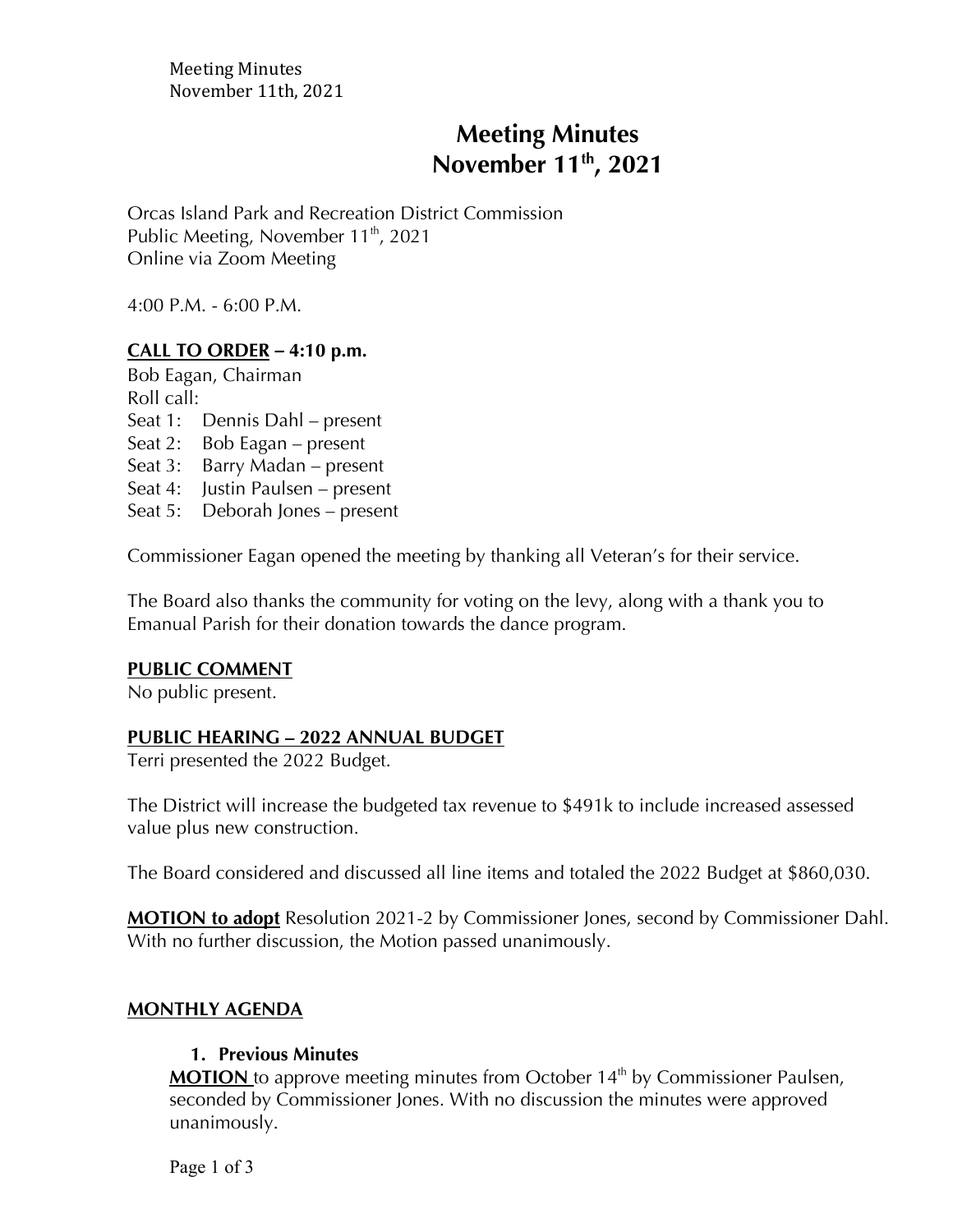# **2. Employees Pay Slip**

**MOTION** to approve the employees pay slip in the amount of \$6,521 by Commissioner Paulsen, seconded by Commissioner Dahl. With no further discussion the motion was approved unanimously.

## **3. Payment of Claims**

*<see attached Claims>*

Terri presented three separate payment of claims.

**MOTION** to approve the payment of claims dated October  $26<sup>th</sup>$  in the amount of \$7,820.85 by Commissioner Jones, seconded by Commissioner Paulsen. With no further discussion, the motion passed unanimously.

**MOTION** to approve the payment of claims dated November  $11<sup>th</sup>$  in the amount of \$7,717.18 by Commissioner Paulsen, seconded by Commissioner Jones. With no further discussion, the motion passed unanimously.

**MOTION** to approve the payment of claims dated November  $12<sup>th</sup>$  in the amount of \$2,257.19 by Commissioner Paulsen, seconded by Commissioner Dahl. With no further discussion, the motion passed unanimously.

## **MONTHLY BUSINESS**

- **1. Financials**
	- See attached report.
- **2. Director's Report**
	- Covered in other agenda items
- **3. Committee Reports**
	- None

## **UNFINISHED BUSINESS**

- **1. COVID-19 Business Operations, Programs and Staffing** 
	- Terri reports the dance program continues to grow and will be offering classes 6 days a week. Dance instructor Chelsea has assisted in administrative tasks and coordination of the program.
	- Terri will be readvertising the program coordinator position and aim to have someone in the position soon as programming increases in the coming months.